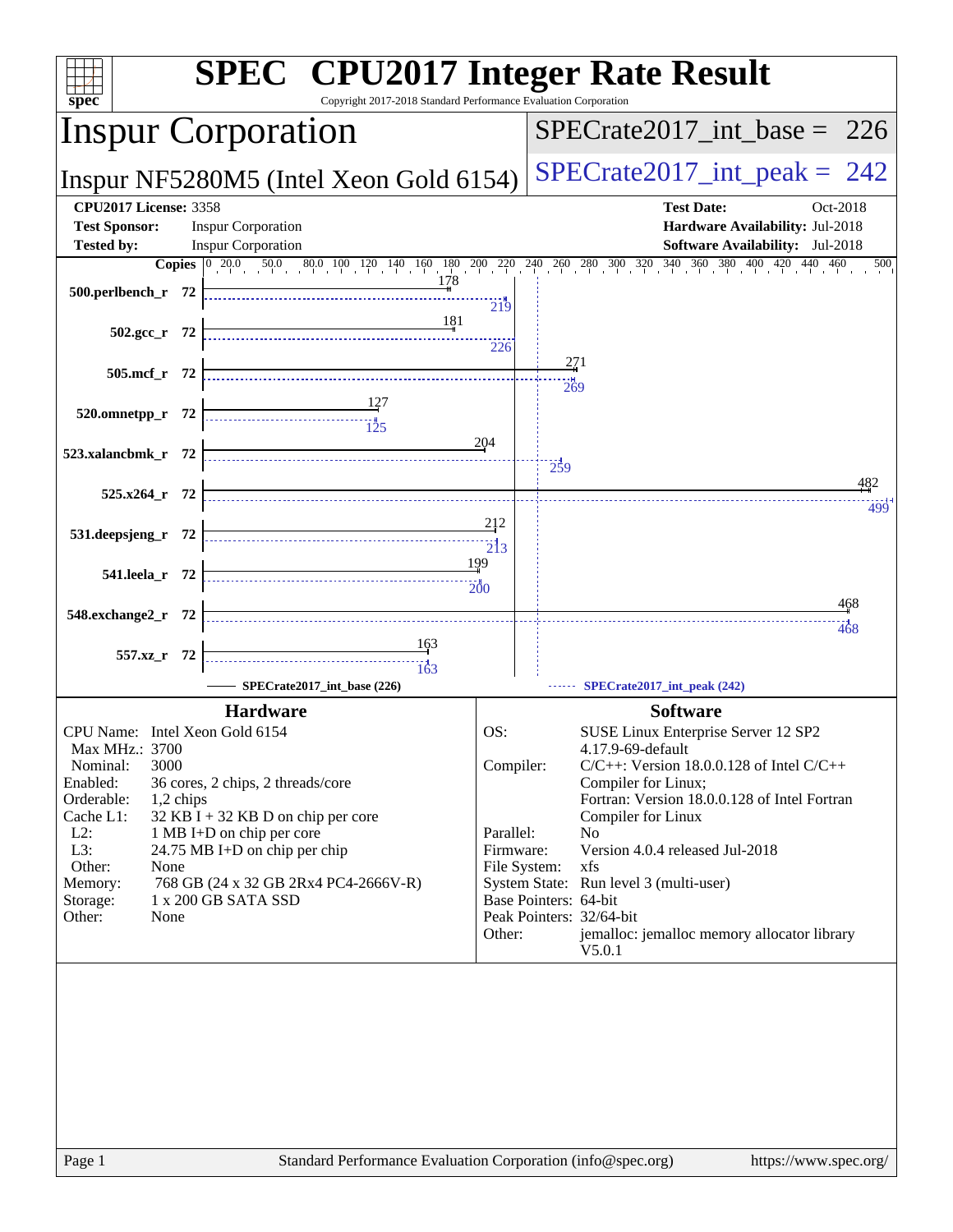

Copyright 2017-2018 Standard Performance Evaluation Corporation

## Inspur Corporation

[SPECrate2017\\_int\\_base =](http://www.spec.org/auto/cpu2017/Docs/result-fields.html#SPECrate2017intbase) 226

Inspur NF5280M5 (Intel Xeon Gold 6154)  $SPECrate2017\_int\_peak = 242$ 

**[Test Sponsor:](http://www.spec.org/auto/cpu2017/Docs/result-fields.html#TestSponsor)** Inspur Corporation **[Hardware Availability:](http://www.spec.org/auto/cpu2017/Docs/result-fields.html#HardwareAvailability)** Jul-2018

**[CPU2017 License:](http://www.spec.org/auto/cpu2017/Docs/result-fields.html#CPU2017License)** 3358 **[Test Date:](http://www.spec.org/auto/cpu2017/Docs/result-fields.html#TestDate)** Oct-2018 **[Tested by:](http://www.spec.org/auto/cpu2017/Docs/result-fields.html#Testedby)** Inspur Corporation **[Software Availability:](http://www.spec.org/auto/cpu2017/Docs/result-fields.html#SoftwareAvailability)** Jul-2018

#### **[Results Table](http://www.spec.org/auto/cpu2017/Docs/result-fields.html#ResultsTable)**

|                              | <b>Base</b>   |                |               |                |             |                | <b>Peak</b> |               |                |              |                |              |                |              |
|------------------------------|---------------|----------------|---------------|----------------|-------------|----------------|-------------|---------------|----------------|--------------|----------------|--------------|----------------|--------------|
| <b>Benchmark</b>             | <b>Copies</b> | <b>Seconds</b> | Ratio         | <b>Seconds</b> | Ratio       | <b>Seconds</b> | Ratio       | <b>Copies</b> | <b>Seconds</b> | <b>Ratio</b> | <b>Seconds</b> | <b>Ratio</b> | <b>Seconds</b> | <b>Ratio</b> |
| $500.$ perlbench_r           | 72            | 644            | 178           | 639            | 179         | 647            | 177         | 72            | 525            | 218          | 523            | 219          | 522            | 220          |
| $502.\text{gcc}_{r}$         | 72            | 560            | 182           | 562            | 181         | 562            | 181         | 72            | 452            | 226          | 452            | 226          | 451            | 226          |
| $505$ .mcf r                 | 72            | 430            | 271           | 433            | 269         | 429            | 271         | 72            | 436            | 267          | 433            | 269          | 432            | 269          |
| 520.omnetpp_r                | 72            | 745            | 127           | 746            | 127         | 743            | 127         | 72            | 752            | 126          | 753            | 125          | 757            | 125          |
| 523.xalancbmk r              | 72            | 373            | 204           | 372            | 204         | 372            | 204         | 72            | 293            | 260          | 293            | 259          | 294            | 259          |
| 525.x264 r                   | 72            | 264            | 477           | 261            | 483         | 261            | 482         | 72            | 252            | 499          | 252            | 500          | 254            | 496          |
| 531.deepsjeng_r              | 72            | 390            | 212           | 389            | 212         | 390            | 212         | 72            | 388            | 213          | 387            | 213          | 387            | 213          |
| 541.leela_r                  | 72            | 600            | 199           | 599            | <u> 199</u> | 596            | 200         | 72            | 595            | 200          | 595            | 200          | 592            | 202          |
| 548.exchange2_r              | 72            | 403            | 468           | 404            | 467         | 403            | 468         | 72            | 403            | 468          | 403            | 468          | 403            | 468          |
| 557.xz                       | 72            | 478            | 163           | 479            | 162         | 477            | 163         | 72            | 477            | 163          | 478            | <u>163</u>   | 478            | 163          |
| $SPECrate2017$ int base =    |               |                | 226           |                |             |                |             |               |                |              |                |              |                |              |
| $CDDLO \rightarrow A04B + I$ |               | . .            | $\sim$ $\sim$ |                |             |                |             |               |                |              |                |              |                |              |

**[SPECrate2017\\_int\\_peak =](http://www.spec.org/auto/cpu2017/Docs/result-fields.html#SPECrate2017intpeak) 242**

Results appear in the [order in which they were run](http://www.spec.org/auto/cpu2017/Docs/result-fields.html#RunOrder). Bold underlined text [indicates a median measurement](http://www.spec.org/auto/cpu2017/Docs/result-fields.html#Median).

#### **[Submit Notes](http://www.spec.org/auto/cpu2017/Docs/result-fields.html#SubmitNotes)**

 The numactl mechanism was used to bind copies to processors. The config file option 'submit' was used to generate numactl commands to bind each copy to a specific processor. For details, please see the config file.

#### **[Operating System Notes](http://www.spec.org/auto/cpu2017/Docs/result-fields.html#OperatingSystemNotes)**

 Stack size set to unlimited using "ulimit -s unlimited" The OS kernel (ver. 4.17.9) is a part of Inspur;<sup>-</sup>s performance boost suite which could be provide to customers who have special requirement. It;<sup> $=$ </sup>s maintained and deployed by Inspur field engineer. Please see <http://en.inspur.com/en/2402530/2402532/2402644/2402655/2402659/2404072/index.html> or inquire lcsd@inspur.com for further information.

#### **[General Notes](http://www.spec.org/auto/cpu2017/Docs/result-fields.html#GeneralNotes)**

Environment variables set by runcpu before the start of the run: LD\_LIBRARY\_PATH = "/home/CPU2017/lib/ia32:/home/CPU2017/lib/intel64:/home/CPU2017/je5.0.1-32:/home/CPU2017/je5.0.1-64"

 Binaries compiled on a system with 1x Intel Core i7-4790 CPU + 32GB RAM memory using Redhat Enterprise Linux 7.4 Transparent Huge Pages enabled by default Prior to runcpu invocation Filesystem page cache synced and cleared with: sync; echo 3> /proc/sys/vm/drop\_caches runcpu command invoked through numactl i.e.: numactl --interleave=all runcpu <etc>

**(Continued on next page)**

| Page 2 | Standard Performance Evaluation Corporation (info@spec.org) | https://www.spec.org/ |
|--------|-------------------------------------------------------------|-----------------------|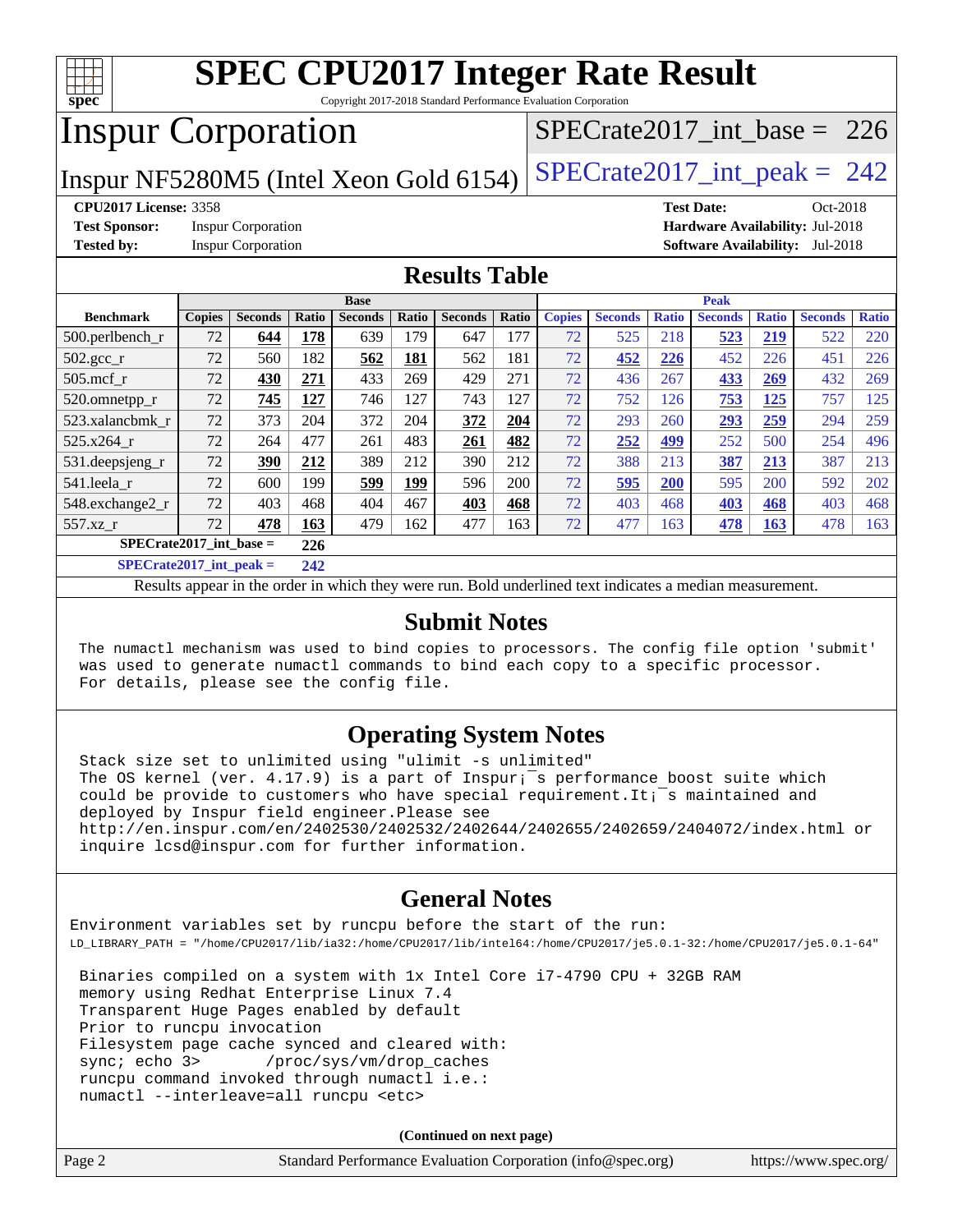| spec <sup>®</sup>                         | <b>SPEC CPU2017 Integer Rate Result</b><br>Copyright 2017-2018 Standard Performance Evaluation Corporation                                                                                                                                                                                                                                                                                                                                                                                                                                                                                                                                                                                                                                                         |                                                                                                     |
|-------------------------------------------|--------------------------------------------------------------------------------------------------------------------------------------------------------------------------------------------------------------------------------------------------------------------------------------------------------------------------------------------------------------------------------------------------------------------------------------------------------------------------------------------------------------------------------------------------------------------------------------------------------------------------------------------------------------------------------------------------------------------------------------------------------------------|-----------------------------------------------------------------------------------------------------|
|                                           | <b>Inspur Corporation</b>                                                                                                                                                                                                                                                                                                                                                                                                                                                                                                                                                                                                                                                                                                                                          | $SPECrate2017\_int\_base = 226$                                                                     |
|                                           | Inspur NF5280M5 (Intel Xeon Gold 6154)                                                                                                                                                                                                                                                                                                                                                                                                                                                                                                                                                                                                                                                                                                                             | $SPECrate2017\_int\_peak = 242$                                                                     |
| <b>Test Sponsor:</b><br><b>Tested by:</b> | <b>CPU2017 License: 3358</b><br><b>Inspur Corporation</b><br><b>Inspur Corporation</b>                                                                                                                                                                                                                                                                                                                                                                                                                                                                                                                                                                                                                                                                             | <b>Test Date:</b><br>Oct-2018<br>Hardware Availability: Jul-2018<br>Software Availability: Jul-2018 |
|                                           | <b>General Notes (Continued)</b>                                                                                                                                                                                                                                                                                                                                                                                                                                                                                                                                                                                                                                                                                                                                   |                                                                                                     |
|                                           | Yes: The test sponsor attests, as of date of publication, that CVE-2017-5754 (Meltdown)<br>is mitigated in the system as tested and documented.<br>Yes: The test sponsor attests, as of date of publication, that CVE-2017-5753 (Spectre variant 1)<br>is mitigated in the system as tested and documented.<br>Yes: The test sponsor attests, as of date of publication, that CVE-2017-5715 (Spectre variant 2)<br>is mitigated in the system as tested and documented.<br>jemalloc: configured and built at default for<br>32bit (i686) and 64bit (x86_64) targets;<br>jemalloc: built with the RedHat Enterprise 7.4,<br>and the system compiler gcc 4.8.5;<br>jemalloc: sources available from jemalloc.net or<br>https://github.com/jemalloc/jemalloc/releases |                                                                                                     |
|                                           | <b>Platform Notes</b>                                                                                                                                                                                                                                                                                                                                                                                                                                                                                                                                                                                                                                                                                                                                              |                                                                                                     |
|                                           | BIOS and OS configuration:<br>SCALING_GOVERNOR set to Performance<br>Hardware Prefetch set to Disable<br>VT Support set to Disable<br>ClE Support set to Disable<br>IMC (Integrated memory controller) Interleaving set to 1-way<br>Sub NUMA Cluster (SNC) set to Enable<br>Sysinfo program /home/CPU2017/bin/sysinfo<br>Rev: r5797 of 2017-06-14 96c45e4568ad54c135fd618bcc091c0f<br>running on linux-vzir Tue Oct 23 00:09:38 2018                                                                                                                                                                                                                                                                                                                               |                                                                                                     |
|                                           | SUT (System Under Test) info as seen by some common utilities.<br>For more information on this section, see<br>https://www.spec.org/cpu2017/Docs/config.html#sysinfo                                                                                                                                                                                                                                                                                                                                                                                                                                                                                                                                                                                               |                                                                                                     |
|                                           | From /proc/cpuinfo<br>model name : Intel(R) Xeon(R) Gold 6154 CPU @ 3.00GHz<br>2 "physical id"s (chips)<br>72 "processors"<br>cores, siblings (Caution: counting these is hw and system dependent. The following<br>excerpts from /proc/cpuinfo might not be reliable. Use with caution.)<br>cpu cores : 18<br>siblings : 36<br>physical 0: cores 0 1 2 3 4 8 9 10 11 16 17 18 19 20 24 25 26 27<br>physical 1: cores 0 1 2 3 4 8 9 10 11 16 17 18 19 20 24 25 26 27                                                                                                                                                                                                                                                                                               |                                                                                                     |

 From lscpu: Architecture: x86\_64

**(Continued on next page)**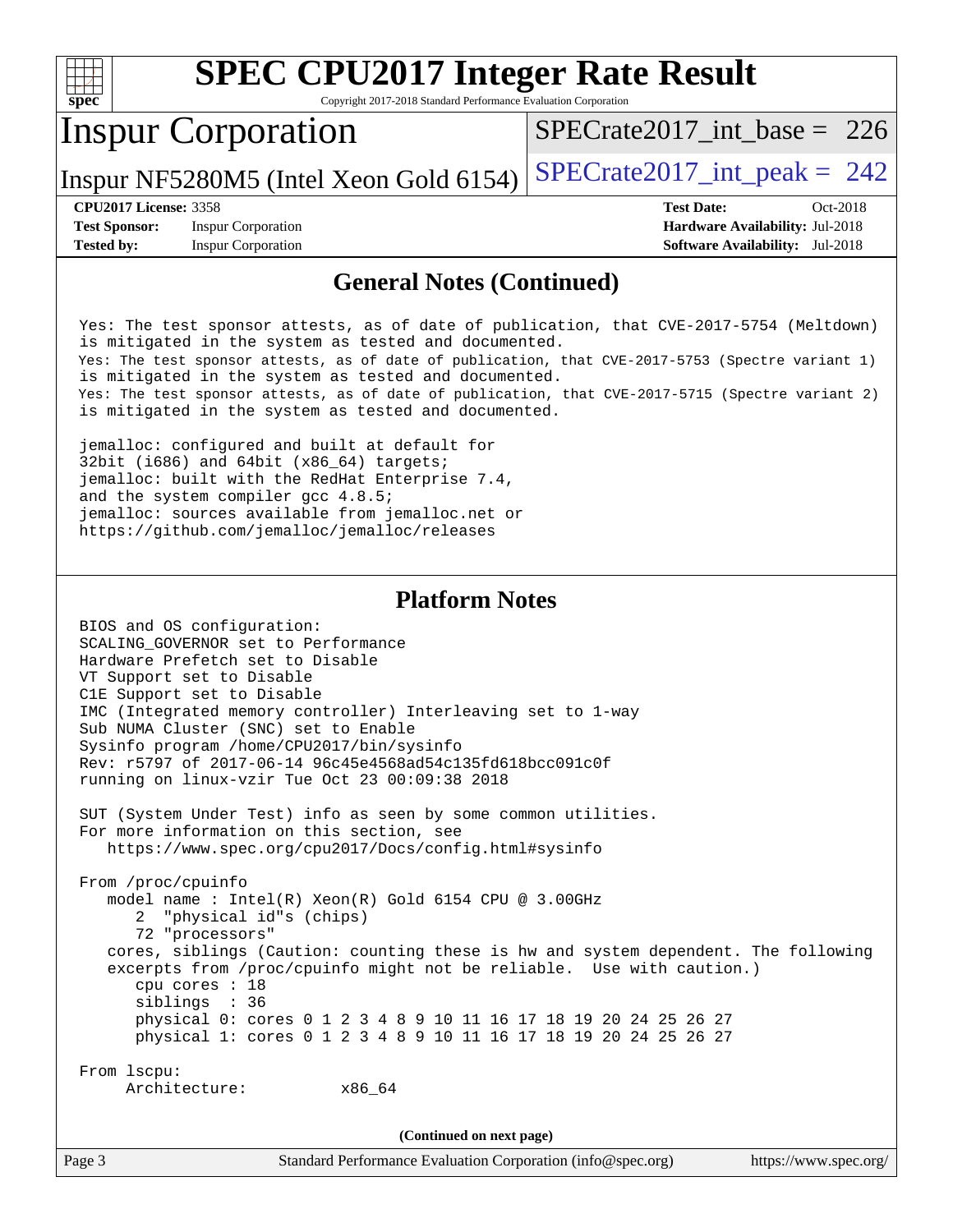

Copyright 2017-2018 Standard Performance Evaluation Corporation

## Inspur Corporation

[SPECrate2017\\_int\\_base =](http://www.spec.org/auto/cpu2017/Docs/result-fields.html#SPECrate2017intbase) 226

Inspur NF5280M5 (Intel Xeon Gold 6154)  $SPECrate2017\_int\_peak = 242$ 

**[Test Sponsor:](http://www.spec.org/auto/cpu2017/Docs/result-fields.html#TestSponsor)** Inspur Corporation **[Hardware Availability:](http://www.spec.org/auto/cpu2017/Docs/result-fields.html#HardwareAvailability)** Jul-2018 **[Tested by:](http://www.spec.org/auto/cpu2017/Docs/result-fields.html#Testedby)** Inspur Corporation **[Software Availability:](http://www.spec.org/auto/cpu2017/Docs/result-fields.html#SoftwareAvailability)** Jul-2018

**[CPU2017 License:](http://www.spec.org/auto/cpu2017/Docs/result-fields.html#CPU2017License)** 3358 **[Test Date:](http://www.spec.org/auto/cpu2017/Docs/result-fields.html#TestDate)** Oct-2018

#### **[Platform Notes \(Continued\)](http://www.spec.org/auto/cpu2017/Docs/result-fields.html#PlatformNotes)**

| $CPU$ op-mode( $s$ ):                        | $32$ -bit, $64$ -bit                                                                                                          |  |  |  |  |  |
|----------------------------------------------|-------------------------------------------------------------------------------------------------------------------------------|--|--|--|--|--|
| Byte Order:                                  | Little Endian                                                                                                                 |  |  |  |  |  |
| CPU(s):                                      | 72                                                                                                                            |  |  |  |  |  |
| On-line $CPU(s)$ list:                       | $0 - 71$<br>$\overline{2}$                                                                                                    |  |  |  |  |  |
| Thread(s) per core:<br>$Core(s)$ per socket: | 18                                                                                                                            |  |  |  |  |  |
| Socket(s):                                   | $\overline{a}$                                                                                                                |  |  |  |  |  |
| NUMA $node(s):$                              | 4                                                                                                                             |  |  |  |  |  |
| Vendor ID:                                   | GenuineIntel                                                                                                                  |  |  |  |  |  |
| CPU family:                                  | 6                                                                                                                             |  |  |  |  |  |
| Model:                                       | 85                                                                                                                            |  |  |  |  |  |
| Model name:                                  | $Intel(R) Xeon(R) Gold 6154 CPU @ 3.00GHz$                                                                                    |  |  |  |  |  |
| Stepping:                                    | 4                                                                                                                             |  |  |  |  |  |
| CPU MHz:                                     | 3699.964                                                                                                                      |  |  |  |  |  |
| CPU max MHz:                                 | 3700.0000                                                                                                                     |  |  |  |  |  |
| CPU min MHz:                                 | 1200.0000                                                                                                                     |  |  |  |  |  |
| BogoMIPS:                                    | 6000.00                                                                                                                       |  |  |  |  |  |
| Virtualization:                              | $VT - x$                                                                                                                      |  |  |  |  |  |
| L1d cache:                                   | 32K                                                                                                                           |  |  |  |  |  |
| Lli cache:<br>$L2$ cache:                    | 32K<br>1024K                                                                                                                  |  |  |  |  |  |
| L3 cache:                                    | 25344K                                                                                                                        |  |  |  |  |  |
| NUMA node0 CPU(s):                           | $0-2, 5, 6, 9, 10, 14, 15, 36-38, 41, 42, 45, 46, 50, 51$                                                                     |  |  |  |  |  |
| NUMA $node1$ $CPU(s):$                       | 3, 4, 7, 8, 11-13, 16, 17, 39, 40, 43, 44, 47-49, 52, 53                                                                      |  |  |  |  |  |
| NUMA node2 CPU(s):                           | 18-20, 23, 24, 27, 28, 32, 33, 54-56, 59, 60, 63, 64, 68, 69                                                                  |  |  |  |  |  |
| NUMA $node3$ CPU $(s)$ :                     | 21, 22, 25, 26, 29-31, 34, 35, 57, 58, 61, 62, 65-67, 70, 71                                                                  |  |  |  |  |  |
| Flagg:                                       | fpu vme de pse tsc msr pae mce cx8 apic sep mtrr pge mca cmov                                                                 |  |  |  |  |  |
|                                              | pat pse36 clflush dts acpi mmx fxsr sse sse2 ss ht tm pbe syscall nx pdpelgb rdtscp                                           |  |  |  |  |  |
|                                              | lm constant_tsc art arch_perfmon pebs bts rep_good nopl xtopology nonstop_tsc cpuid                                           |  |  |  |  |  |
|                                              | aperfmperf pni pclmulqdq dtes64 ds_cpl vmx smx est tm2 ssse3 sdbg fma cx16 xtpr pdcm                                          |  |  |  |  |  |
|                                              | pcid dca sse4_1 sse4_2 x2apic movbe popcnt tsc_deadline_timer aes xsave avx f16c                                              |  |  |  |  |  |
|                                              | rdrand lahf_lm abm 3dnowprefetch cpuid_fault epb cat_13 cdp_13 invpcid_single pti                                             |  |  |  |  |  |
|                                              | intel_ppin mba tpr_shadow vnmi flexpriority ept vpid fsgsbase tsc_adjust bmil hle                                             |  |  |  |  |  |
|                                              | avx2 smep bmi2 erms invpcid rtm cqm mpx rdt_a avx512f avx512dq rdseed adx smap                                                |  |  |  |  |  |
|                                              | clflushopt clwb intel_pt avx512cd avx512bw avx512vl xsaveopt xsavec xgetbvl xsaves                                            |  |  |  |  |  |
|                                              | cqm_llc cqm_occup_llc cqm_mbm_total cqm_mbm_local dtherm ida arat pln pts hwp<br>hwp_act_window hwp_epp hwp_pkg_req pku ospke |  |  |  |  |  |
|                                              |                                                                                                                               |  |  |  |  |  |
| /proc/cpuinfo cache data                     |                                                                                                                               |  |  |  |  |  |
| cache size $: 25344$ KB                      |                                                                                                                               |  |  |  |  |  |
|                                              |                                                                                                                               |  |  |  |  |  |
|                                              | From numactl --hardware WARNING: a numactl 'node' might or might not correspond to a                                          |  |  |  |  |  |
| physical chip.<br>$available: 4 nodes (0-3)$ |                                                                                                                               |  |  |  |  |  |
|                                              |                                                                                                                               |  |  |  |  |  |
| node 0 size: 192013 MB                       | node 0 cpus: 0 1 2 5 6 9 10 14 15 36 37 38 41 42 45 46 50 51                                                                  |  |  |  |  |  |
| node 0 free: 182088 MB                       |                                                                                                                               |  |  |  |  |  |
|                                              |                                                                                                                               |  |  |  |  |  |
| (Continued on next page)                     |                                                                                                                               |  |  |  |  |  |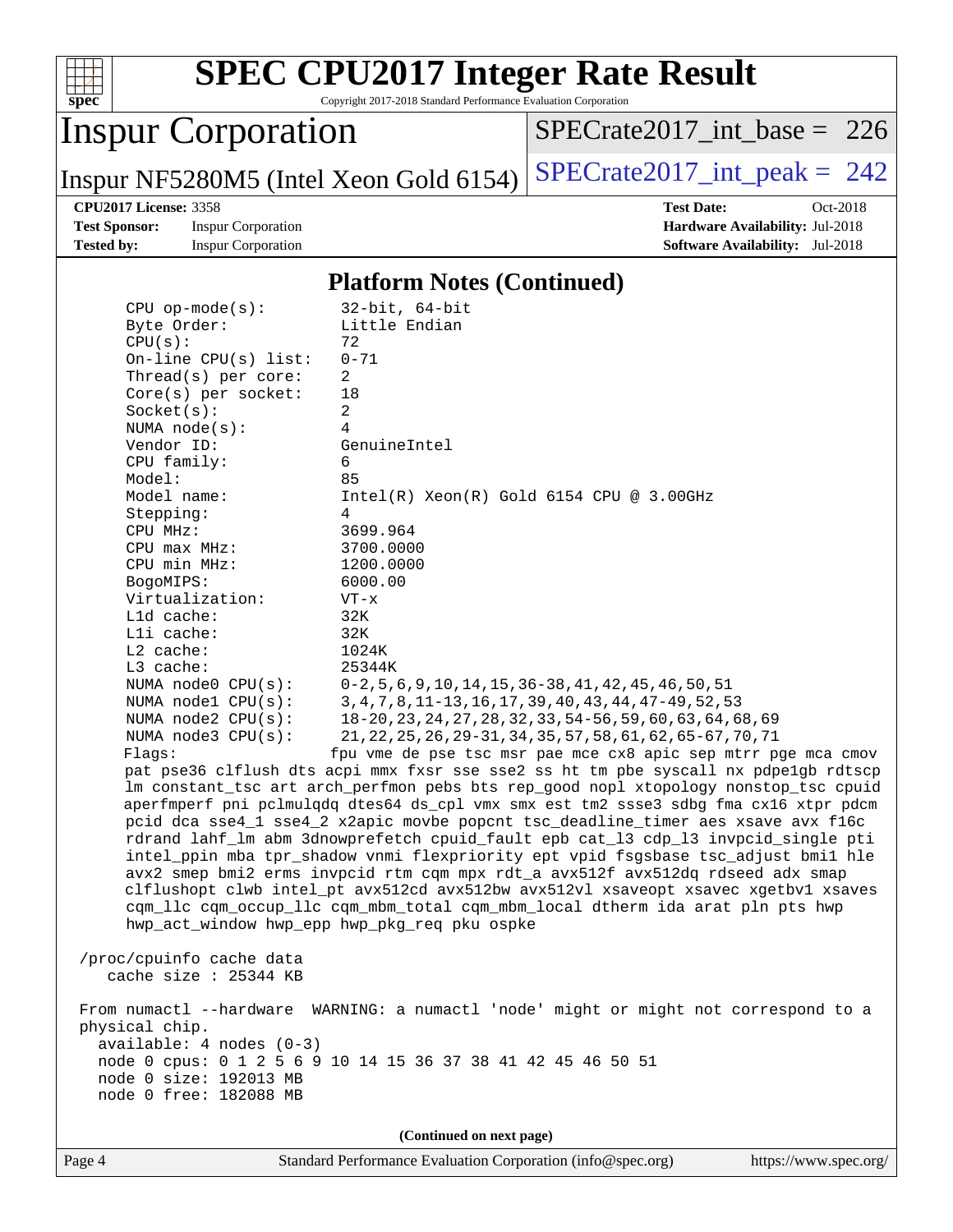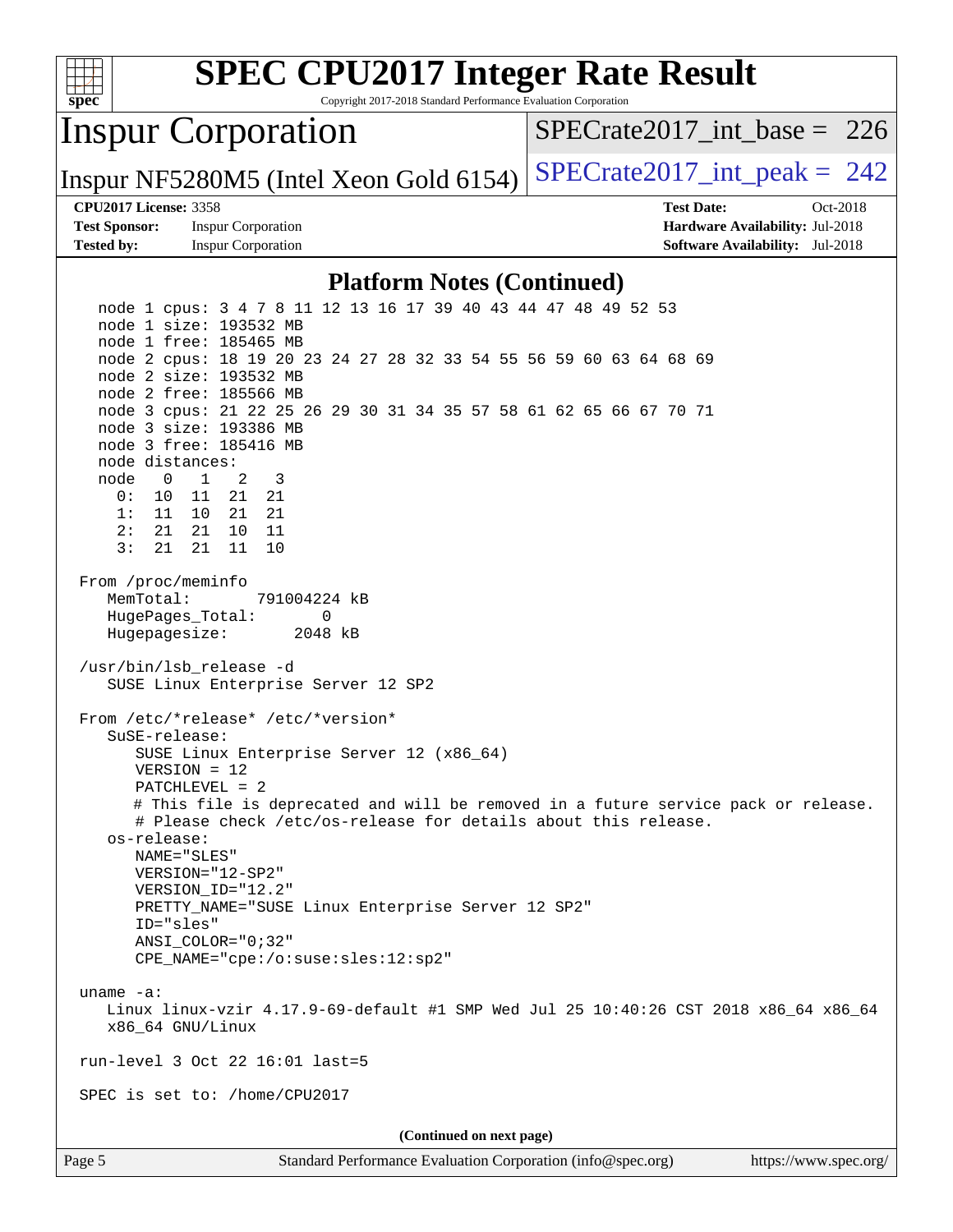| <b>SPEC CPU2017 Integer Rate Result</b><br>Spec<br>Copyright 2017-2018 Standard Performance Evaluation Corporation                                                                                                                                                                                                                                                                                                                          |                                                                                                            |  |  |  |  |  |
|---------------------------------------------------------------------------------------------------------------------------------------------------------------------------------------------------------------------------------------------------------------------------------------------------------------------------------------------------------------------------------------------------------------------------------------------|------------------------------------------------------------------------------------------------------------|--|--|--|--|--|
| <b>Inspur Corporation</b>                                                                                                                                                                                                                                                                                                                                                                                                                   | $SPECrate2017\_int\_base = 226$                                                                            |  |  |  |  |  |
| Inspur NF5280M5 (Intel Xeon Gold 6154)                                                                                                                                                                                                                                                                                                                                                                                                      | $SPECrate2017\_int\_peak = 242$                                                                            |  |  |  |  |  |
| <b>CPU2017 License: 3358</b><br><b>Test Sponsor:</b><br><b>Inspur Corporation</b><br><b>Tested by:</b><br><b>Inspur Corporation</b>                                                                                                                                                                                                                                                                                                         | <b>Test Date:</b><br>Oct-2018<br>Hardware Availability: Jul-2018<br><b>Software Availability:</b> Jul-2018 |  |  |  |  |  |
| <b>Platform Notes (Continued)</b><br>Used Avail Use% Mounted on<br>Filesystem<br>Size<br>Type<br>/dev/sda4<br>xfs<br>70G 52% / home<br>145G<br>75G                                                                                                                                                                                                                                                                                          |                                                                                                            |  |  |  |  |  |
| Additional information from dmidecode follows. WARNING: Use caution when you interpret<br>this section. The 'dmidecode' program reads system data which is "intended to allow<br>hardware to be accurately determined", but the intent may not be met, as there are<br>frequent changes to hardware, firmware, and the "DMTF SMBIOS" standard.<br>BIOS Inspur 4.0.4 07/19/2018<br>Memory:<br>24x Samsung M393A4K40CB2-CTD 32 GB 2 rank 2666 |                                                                                                            |  |  |  |  |  |
|                                                                                                                                                                                                                                                                                                                                                                                                                                             | (End of data from sysinfo program)<br><b>Compiler Version Notes</b>                                        |  |  |  |  |  |
| $500. perlbench_r(base) 502. gcc_r(base) 505.mcf_r(base, peak)$<br>CC.<br>525.x264_r(base, peak) 557.xz_r(base, peak)                                                                                                                                                                                                                                                                                                                       |                                                                                                            |  |  |  |  |  |
| icc (ICC) 18.0.0 20170811<br>Copyright (C) 1985-2017 Intel Corporation. All rights reserved.                                                                                                                                                                                                                                                                                                                                                |                                                                                                            |  |  |  |  |  |
| CC<br>500.perlbench_r(peak) 502.gcc_r(peak)                                                                                                                                                                                                                                                                                                                                                                                                 |                                                                                                            |  |  |  |  |  |
| icc (ICC) 18.0.0 20170811<br>Copyright (C) 1985-2017 Intel Corporation. All rights reserved.                                                                                                                                                                                                                                                                                                                                                |                                                                                                            |  |  |  |  |  |
| CXXC 520.omnetpp_r(base) 523.xalancbmk_r(base) 531.deepsjeng_r(base)<br>$541.$ leela $r(base)$                                                                                                                                                                                                                                                                                                                                              |                                                                                                            |  |  |  |  |  |
| icpc (ICC) 18.0.0 20170811<br>Copyright (C) 1985-2017 Intel Corporation. All rights reserved.                                                                                                                                                                                                                                                                                                                                               |                                                                                                            |  |  |  |  |  |
| CXXC 520.omnetpp_r(peak) 523.xalancbmk_r(peak) 531.deepsjeng_r(peak)<br>$541.$ leela r(peak)                                                                                                                                                                                                                                                                                                                                                |                                                                                                            |  |  |  |  |  |
| icpc (ICC) 18.0.0 20170811<br>Copyright (C) 1985-2017 Intel Corporation. All rights reserved.                                                                                                                                                                                                                                                                                                                                               |                                                                                                            |  |  |  |  |  |
| (Continued on next page)                                                                                                                                                                                                                                                                                                                                                                                                                    |                                                                                                            |  |  |  |  |  |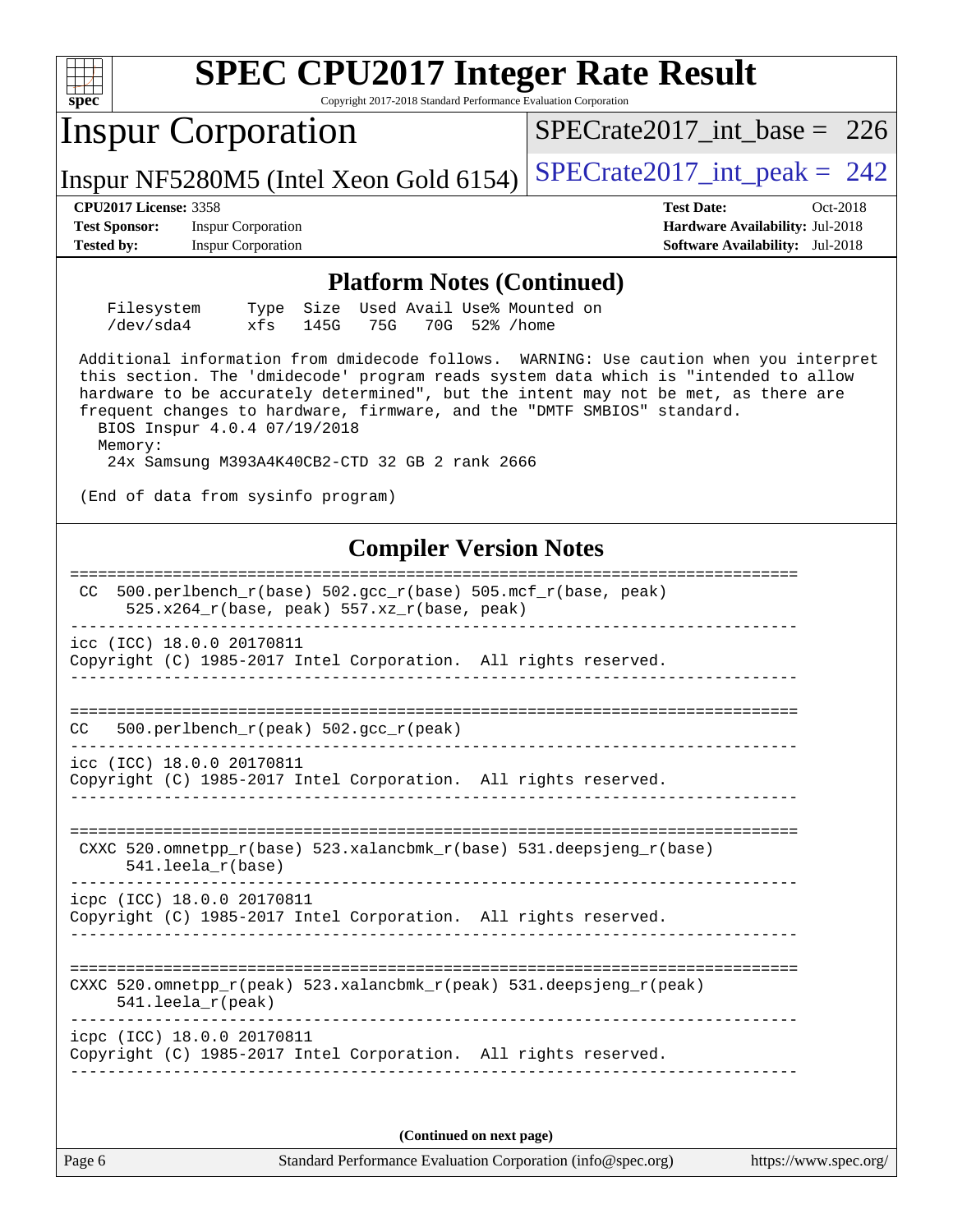

Copyright 2017-2018 Standard Performance Evaluation Corporation

## Inspur Corporation

[SPECrate2017\\_int\\_base =](http://www.spec.org/auto/cpu2017/Docs/result-fields.html#SPECrate2017intbase) 226

Inspur NF5280M5 (Intel Xeon Gold 6154)  $SPECrate2017\_int\_peak = 242$ 

**[Test Sponsor:](http://www.spec.org/auto/cpu2017/Docs/result-fields.html#TestSponsor)** Inspur Corporation **[Hardware Availability:](http://www.spec.org/auto/cpu2017/Docs/result-fields.html#HardwareAvailability)** Jul-2018 **[Tested by:](http://www.spec.org/auto/cpu2017/Docs/result-fields.html#Testedby)** Inspur Corporation **[Software Availability:](http://www.spec.org/auto/cpu2017/Docs/result-fields.html#SoftwareAvailability)** Jul-2018

**[CPU2017 License:](http://www.spec.org/auto/cpu2017/Docs/result-fields.html#CPU2017License)** 3358 **[Test Date:](http://www.spec.org/auto/cpu2017/Docs/result-fields.html#TestDate)** Oct-2018

#### **[Compiler Version Notes \(Continued\)](http://www.spec.org/auto/cpu2017/Docs/result-fields.html#CompilerVersionNotes)**

============================================================================== FC 548.exchange2\_r(base, peak)

------------------------------------------------------------------------------

ifort (IFORT) 18.0.0 20170811

Copyright (C) 1985-2017 Intel Corporation. All rights reserved.

------------------------------------------------------------------------------

## **[Base Compiler Invocation](http://www.spec.org/auto/cpu2017/Docs/result-fields.html#BaseCompilerInvocation)**

[C benchmarks](http://www.spec.org/auto/cpu2017/Docs/result-fields.html#Cbenchmarks):

[icc](http://www.spec.org/cpu2017/results/res2018q4/cpu2017-20181105-09481.flags.html#user_CCbase_intel_icc_18.0_66fc1ee009f7361af1fbd72ca7dcefbb700085f36577c54f309893dd4ec40d12360134090235512931783d35fd58c0460139e722d5067c5574d8eaf2b3e37e92)

[C++ benchmarks:](http://www.spec.org/auto/cpu2017/Docs/result-fields.html#CXXbenchmarks) [icpc](http://www.spec.org/cpu2017/results/res2018q4/cpu2017-20181105-09481.flags.html#user_CXXbase_intel_icpc_18.0_c510b6838c7f56d33e37e94d029a35b4a7bccf4766a728ee175e80a419847e808290a9b78be685c44ab727ea267ec2f070ec5dc83b407c0218cded6866a35d07)

[Fortran benchmarks](http://www.spec.org/auto/cpu2017/Docs/result-fields.html#Fortranbenchmarks): [ifort](http://www.spec.org/cpu2017/results/res2018q4/cpu2017-20181105-09481.flags.html#user_FCbase_intel_ifort_18.0_8111460550e3ca792625aed983ce982f94888b8b503583aa7ba2b8303487b4d8a21a13e7191a45c5fd58ff318f48f9492884d4413fa793fd88dd292cad7027ca)

## **[Base Portability Flags](http://www.spec.org/auto/cpu2017/Docs/result-fields.html#BasePortabilityFlags)**

 500.perlbench\_r: [-DSPEC\\_LP64](http://www.spec.org/cpu2017/results/res2018q4/cpu2017-20181105-09481.flags.html#b500.perlbench_r_basePORTABILITY_DSPEC_LP64) [-DSPEC\\_LINUX\\_X64](http://www.spec.org/cpu2017/results/res2018q4/cpu2017-20181105-09481.flags.html#b500.perlbench_r_baseCPORTABILITY_DSPEC_LINUX_X64) 502.gcc\_r: [-DSPEC\\_LP64](http://www.spec.org/cpu2017/results/res2018q4/cpu2017-20181105-09481.flags.html#suite_basePORTABILITY502_gcc_r_DSPEC_LP64) 505.mcf\_r: [-DSPEC\\_LP64](http://www.spec.org/cpu2017/results/res2018q4/cpu2017-20181105-09481.flags.html#suite_basePORTABILITY505_mcf_r_DSPEC_LP64) 520.omnetpp\_r: [-DSPEC\\_LP64](http://www.spec.org/cpu2017/results/res2018q4/cpu2017-20181105-09481.flags.html#suite_basePORTABILITY520_omnetpp_r_DSPEC_LP64) 523.xalancbmk\_r: [-DSPEC\\_LP64](http://www.spec.org/cpu2017/results/res2018q4/cpu2017-20181105-09481.flags.html#suite_basePORTABILITY523_xalancbmk_r_DSPEC_LP64) [-DSPEC\\_LINUX](http://www.spec.org/cpu2017/results/res2018q4/cpu2017-20181105-09481.flags.html#b523.xalancbmk_r_baseCXXPORTABILITY_DSPEC_LINUX) 525.x264\_r: [-DSPEC\\_LP64](http://www.spec.org/cpu2017/results/res2018q4/cpu2017-20181105-09481.flags.html#suite_basePORTABILITY525_x264_r_DSPEC_LP64) 531.deepsjeng\_r: [-DSPEC\\_LP64](http://www.spec.org/cpu2017/results/res2018q4/cpu2017-20181105-09481.flags.html#suite_basePORTABILITY531_deepsjeng_r_DSPEC_LP64) 541.leela\_r: [-DSPEC\\_LP64](http://www.spec.org/cpu2017/results/res2018q4/cpu2017-20181105-09481.flags.html#suite_basePORTABILITY541_leela_r_DSPEC_LP64) 548.exchange2\_r: [-DSPEC\\_LP64](http://www.spec.org/cpu2017/results/res2018q4/cpu2017-20181105-09481.flags.html#suite_basePORTABILITY548_exchange2_r_DSPEC_LP64) 557.xz\_r: [-DSPEC\\_LP64](http://www.spec.org/cpu2017/results/res2018q4/cpu2017-20181105-09481.flags.html#suite_basePORTABILITY557_xz_r_DSPEC_LP64)

## **[Base Optimization Flags](http://www.spec.org/auto/cpu2017/Docs/result-fields.html#BaseOptimizationFlags)**

[C benchmarks](http://www.spec.org/auto/cpu2017/Docs/result-fields.html#Cbenchmarks):

[-Wl,-z,muldefs](http://www.spec.org/cpu2017/results/res2018q4/cpu2017-20181105-09481.flags.html#user_CCbase_link_force_multiple1_b4cbdb97b34bdee9ceefcfe54f4c8ea74255f0b02a4b23e853cdb0e18eb4525ac79b5a88067c842dd0ee6996c24547a27a4b99331201badda8798ef8a743f577) [-xCORE-AVX512](http://www.spec.org/cpu2017/results/res2018q4/cpu2017-20181105-09481.flags.html#user_CCbase_f-xCORE-AVX512) [-ipo](http://www.spec.org/cpu2017/results/res2018q4/cpu2017-20181105-09481.flags.html#user_CCbase_f-ipo) [-O3](http://www.spec.org/cpu2017/results/res2018q4/cpu2017-20181105-09481.flags.html#user_CCbase_f-O3) [-no-prec-div](http://www.spec.org/cpu2017/results/res2018q4/cpu2017-20181105-09481.flags.html#user_CCbase_f-no-prec-div) [-qopt-mem-layout-trans=3](http://www.spec.org/cpu2017/results/res2018q4/cpu2017-20181105-09481.flags.html#user_CCbase_f-qopt-mem-layout-trans_de80db37974c74b1f0e20d883f0b675c88c3b01e9d123adea9b28688d64333345fb62bc4a798493513fdb68f60282f9a726aa07f478b2f7113531aecce732043) [-L/usr/local/je5.0.1-64/lib](http://www.spec.org/cpu2017/results/res2018q4/cpu2017-20181105-09481.flags.html#user_CCbase_jemalloc_link_path64_4b10a636b7bce113509b17f3bd0d6226c5fb2346b9178c2d0232c14f04ab830f976640479e5c33dc2bcbbdad86ecfb6634cbbd4418746f06f368b512fced5394) [-ljemalloc](http://www.spec.org/cpu2017/results/res2018q4/cpu2017-20181105-09481.flags.html#user_CCbase_jemalloc_link_lib_d1249b907c500fa1c0672f44f562e3d0f79738ae9e3c4a9c376d49f265a04b9c99b167ecedbf6711b3085be911c67ff61f150a17b3472be731631ba4d0471706)

#### [C++ benchmarks:](http://www.spec.org/auto/cpu2017/Docs/result-fields.html#CXXbenchmarks)

```
-Wl,-z,muldefs -xCORE-AVX512 -ipo -O3 -no-prec-div
-qopt-mem-layout-trans=3 -L/usr/local/je5.0.1-64/lib -ljemalloc
```
**(Continued on next page)**

Page 7 Standard Performance Evaluation Corporation [\(info@spec.org\)](mailto:info@spec.org) <https://www.spec.org/>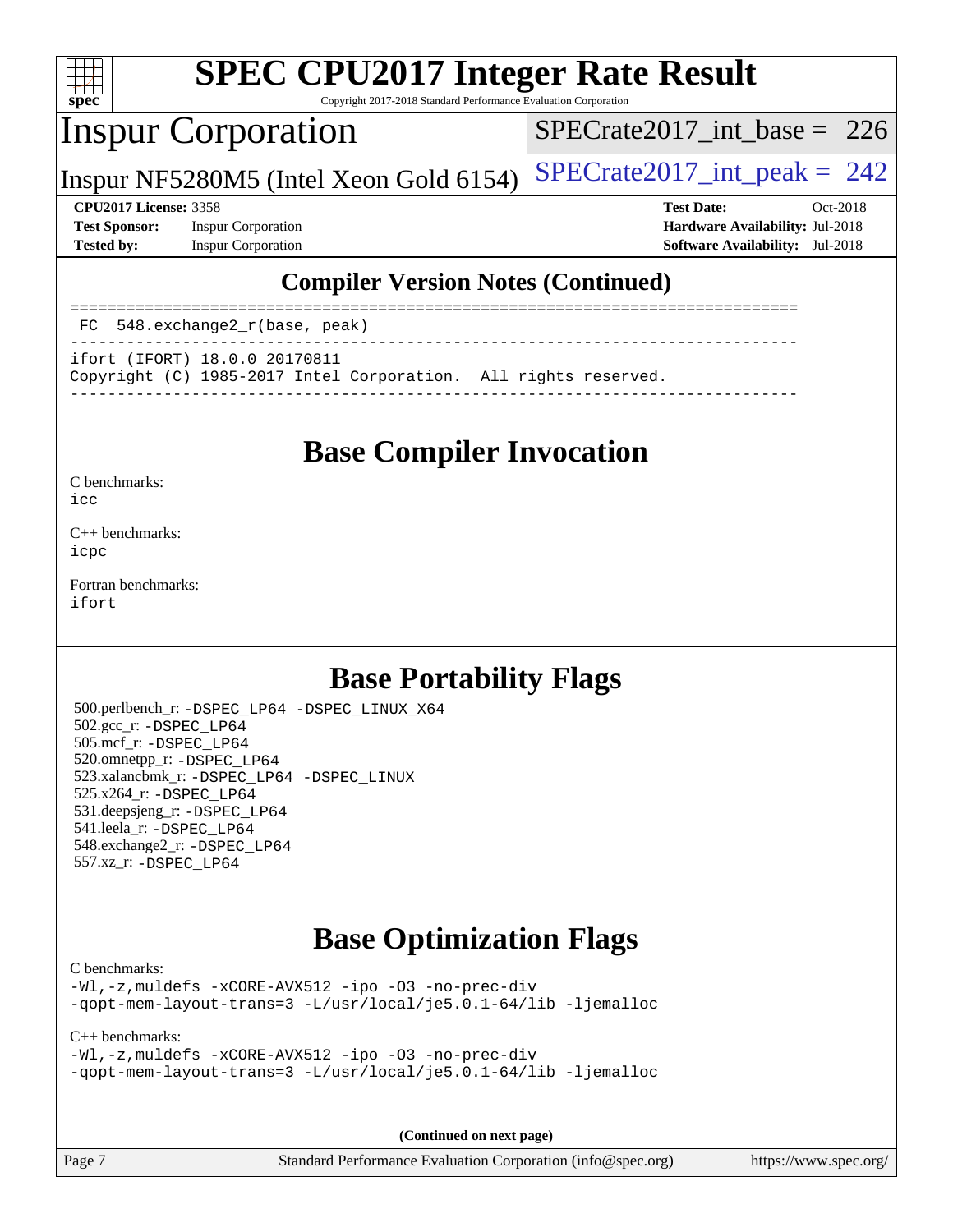

Copyright 2017-2018 Standard Performance Evaluation Corporation

## Inspur Corporation

[SPECrate2017\\_int\\_base =](http://www.spec.org/auto/cpu2017/Docs/result-fields.html#SPECrate2017intbase) 226

Inspur NF5280M5 (Intel Xeon Gold 6154)  $SPECrate2017\_int\_peak = 242$ 

**[Test Sponsor:](http://www.spec.org/auto/cpu2017/Docs/result-fields.html#TestSponsor)** Inspur Corporation **[Hardware Availability:](http://www.spec.org/auto/cpu2017/Docs/result-fields.html#HardwareAvailability)** Jul-2018 **[Tested by:](http://www.spec.org/auto/cpu2017/Docs/result-fields.html#Testedby)** Inspur Corporation **[Software Availability:](http://www.spec.org/auto/cpu2017/Docs/result-fields.html#SoftwareAvailability)** Jul-2018

**[CPU2017 License:](http://www.spec.org/auto/cpu2017/Docs/result-fields.html#CPU2017License)** 3358 **[Test Date:](http://www.spec.org/auto/cpu2017/Docs/result-fields.html#TestDate)** Oct-2018

## **[Base Optimization Flags \(Continued\)](http://www.spec.org/auto/cpu2017/Docs/result-fields.html#BaseOptimizationFlags)**

#### [Fortran benchmarks](http://www.spec.org/auto/cpu2017/Docs/result-fields.html#Fortranbenchmarks):

[-Wl,-z,muldefs](http://www.spec.org/cpu2017/results/res2018q4/cpu2017-20181105-09481.flags.html#user_FCbase_link_force_multiple1_b4cbdb97b34bdee9ceefcfe54f4c8ea74255f0b02a4b23e853cdb0e18eb4525ac79b5a88067c842dd0ee6996c24547a27a4b99331201badda8798ef8a743f577) [-xCORE-AVX512](http://www.spec.org/cpu2017/results/res2018q4/cpu2017-20181105-09481.flags.html#user_FCbase_f-xCORE-AVX512) [-ipo](http://www.spec.org/cpu2017/results/res2018q4/cpu2017-20181105-09481.flags.html#user_FCbase_f-ipo) [-O3](http://www.spec.org/cpu2017/results/res2018q4/cpu2017-20181105-09481.flags.html#user_FCbase_f-O3) [-no-prec-div](http://www.spec.org/cpu2017/results/res2018q4/cpu2017-20181105-09481.flags.html#user_FCbase_f-no-prec-div) [-qopt-mem-layout-trans=3](http://www.spec.org/cpu2017/results/res2018q4/cpu2017-20181105-09481.flags.html#user_FCbase_f-qopt-mem-layout-trans_de80db37974c74b1f0e20d883f0b675c88c3b01e9d123adea9b28688d64333345fb62bc4a798493513fdb68f60282f9a726aa07f478b2f7113531aecce732043) [-nostandard-realloc-lhs](http://www.spec.org/cpu2017/results/res2018q4/cpu2017-20181105-09481.flags.html#user_FCbase_f_2003_std_realloc_82b4557e90729c0f113870c07e44d33d6f5a304b4f63d4c15d2d0f1fab99f5daaed73bdb9275d9ae411527f28b936061aa8b9c8f2d63842963b95c9dd6426b8a) [-align array32byte](http://www.spec.org/cpu2017/results/res2018q4/cpu2017-20181105-09481.flags.html#user_FCbase_align_array32byte_b982fe038af199962ba9a80c053b8342c548c85b40b8e86eb3cc33dee0d7986a4af373ac2d51c3f7cf710a18d62fdce2948f201cd044323541f22fc0fffc51b6) [-L/usr/local/je5.0.1-64/lib](http://www.spec.org/cpu2017/results/res2018q4/cpu2017-20181105-09481.flags.html#user_FCbase_jemalloc_link_path64_4b10a636b7bce113509b17f3bd0d6226c5fb2346b9178c2d0232c14f04ab830f976640479e5c33dc2bcbbdad86ecfb6634cbbd4418746f06f368b512fced5394) [-ljemalloc](http://www.spec.org/cpu2017/results/res2018q4/cpu2017-20181105-09481.flags.html#user_FCbase_jemalloc_link_lib_d1249b907c500fa1c0672f44f562e3d0f79738ae9e3c4a9c376d49f265a04b9c99b167ecedbf6711b3085be911c67ff61f150a17b3472be731631ba4d0471706)

#### **[Base Other Flags](http://www.spec.org/auto/cpu2017/Docs/result-fields.html#BaseOtherFlags)**

[C benchmarks](http://www.spec.org/auto/cpu2017/Docs/result-fields.html#Cbenchmarks):  $-m64 - std= c11$  $-m64 - std= c11$ 

[C++ benchmarks:](http://www.spec.org/auto/cpu2017/Docs/result-fields.html#CXXbenchmarks) [-m64](http://www.spec.org/cpu2017/results/res2018q4/cpu2017-20181105-09481.flags.html#user_CXXbase_intel_intel64_18.0_af43caccfc8ded86e7699f2159af6efc7655f51387b94da716254467f3c01020a5059329e2569e4053f409e7c9202a7efc638f7a6d1ffb3f52dea4a3e31d82ab)

[Fortran benchmarks](http://www.spec.org/auto/cpu2017/Docs/result-fields.html#Fortranbenchmarks): [-m64](http://www.spec.org/cpu2017/results/res2018q4/cpu2017-20181105-09481.flags.html#user_FCbase_intel_intel64_18.0_af43caccfc8ded86e7699f2159af6efc7655f51387b94da716254467f3c01020a5059329e2569e4053f409e7c9202a7efc638f7a6d1ffb3f52dea4a3e31d82ab)

### **[Peak Compiler Invocation](http://www.spec.org/auto/cpu2017/Docs/result-fields.html#PeakCompilerInvocation)**

[C benchmarks](http://www.spec.org/auto/cpu2017/Docs/result-fields.html#Cbenchmarks): [icc](http://www.spec.org/cpu2017/results/res2018q4/cpu2017-20181105-09481.flags.html#user_CCpeak_intel_icc_18.0_66fc1ee009f7361af1fbd72ca7dcefbb700085f36577c54f309893dd4ec40d12360134090235512931783d35fd58c0460139e722d5067c5574d8eaf2b3e37e92)

[C++ benchmarks:](http://www.spec.org/auto/cpu2017/Docs/result-fields.html#CXXbenchmarks) [icpc](http://www.spec.org/cpu2017/results/res2018q4/cpu2017-20181105-09481.flags.html#user_CXXpeak_intel_icpc_18.0_c510b6838c7f56d33e37e94d029a35b4a7bccf4766a728ee175e80a419847e808290a9b78be685c44ab727ea267ec2f070ec5dc83b407c0218cded6866a35d07)

[Fortran benchmarks](http://www.spec.org/auto/cpu2017/Docs/result-fields.html#Fortranbenchmarks): [ifort](http://www.spec.org/cpu2017/results/res2018q4/cpu2017-20181105-09481.flags.html#user_FCpeak_intel_ifort_18.0_8111460550e3ca792625aed983ce982f94888b8b503583aa7ba2b8303487b4d8a21a13e7191a45c5fd58ff318f48f9492884d4413fa793fd88dd292cad7027ca)

### **[Peak Portability Flags](http://www.spec.org/auto/cpu2017/Docs/result-fields.html#PeakPortabilityFlags)**

 500.perlbench\_r: [-DSPEC\\_LP64](http://www.spec.org/cpu2017/results/res2018q4/cpu2017-20181105-09481.flags.html#b500.perlbench_r_peakPORTABILITY_DSPEC_LP64) [-DSPEC\\_LINUX\\_X64](http://www.spec.org/cpu2017/results/res2018q4/cpu2017-20181105-09481.flags.html#b500.perlbench_r_peakCPORTABILITY_DSPEC_LINUX_X64) 502.gcc\_r: [-D\\_FILE\\_OFFSET\\_BITS=64](http://www.spec.org/cpu2017/results/res2018q4/cpu2017-20181105-09481.flags.html#user_peakPORTABILITY502_gcc_r_file_offset_bits_64_5ae949a99b284ddf4e95728d47cb0843d81b2eb0e18bdfe74bbf0f61d0b064f4bda2f10ea5eb90e1dcab0e84dbc592acfc5018bc955c18609f94ddb8d550002c) 505.mcf\_r: [-DSPEC\\_LP64](http://www.spec.org/cpu2017/results/res2018q4/cpu2017-20181105-09481.flags.html#suite_peakPORTABILITY505_mcf_r_DSPEC_LP64) 520.omnetpp\_r: [-DSPEC\\_LP64](http://www.spec.org/cpu2017/results/res2018q4/cpu2017-20181105-09481.flags.html#suite_peakPORTABILITY520_omnetpp_r_DSPEC_LP64) 523.xalancbmk\_r: [-D\\_FILE\\_OFFSET\\_BITS=64](http://www.spec.org/cpu2017/results/res2018q4/cpu2017-20181105-09481.flags.html#user_peakPORTABILITY523_xalancbmk_r_file_offset_bits_64_5ae949a99b284ddf4e95728d47cb0843d81b2eb0e18bdfe74bbf0f61d0b064f4bda2f10ea5eb90e1dcab0e84dbc592acfc5018bc955c18609f94ddb8d550002c) [-DSPEC\\_LINUX](http://www.spec.org/cpu2017/results/res2018q4/cpu2017-20181105-09481.flags.html#b523.xalancbmk_r_peakCXXPORTABILITY_DSPEC_LINUX) 525.x264\_r: [-DSPEC\\_LP64](http://www.spec.org/cpu2017/results/res2018q4/cpu2017-20181105-09481.flags.html#suite_peakPORTABILITY525_x264_r_DSPEC_LP64) 531.deepsjeng\_r: [-DSPEC\\_LP64](http://www.spec.org/cpu2017/results/res2018q4/cpu2017-20181105-09481.flags.html#suite_peakPORTABILITY531_deepsjeng_r_DSPEC_LP64) 541.leela\_r: [-DSPEC\\_LP64](http://www.spec.org/cpu2017/results/res2018q4/cpu2017-20181105-09481.flags.html#suite_peakPORTABILITY541_leela_r_DSPEC_LP64) 548.exchange2\_r: [-DSPEC\\_LP64](http://www.spec.org/cpu2017/results/res2018q4/cpu2017-20181105-09481.flags.html#suite_peakPORTABILITY548_exchange2_r_DSPEC_LP64) 557.xz\_r: [-DSPEC\\_LP64](http://www.spec.org/cpu2017/results/res2018q4/cpu2017-20181105-09481.flags.html#suite_peakPORTABILITY557_xz_r_DSPEC_LP64)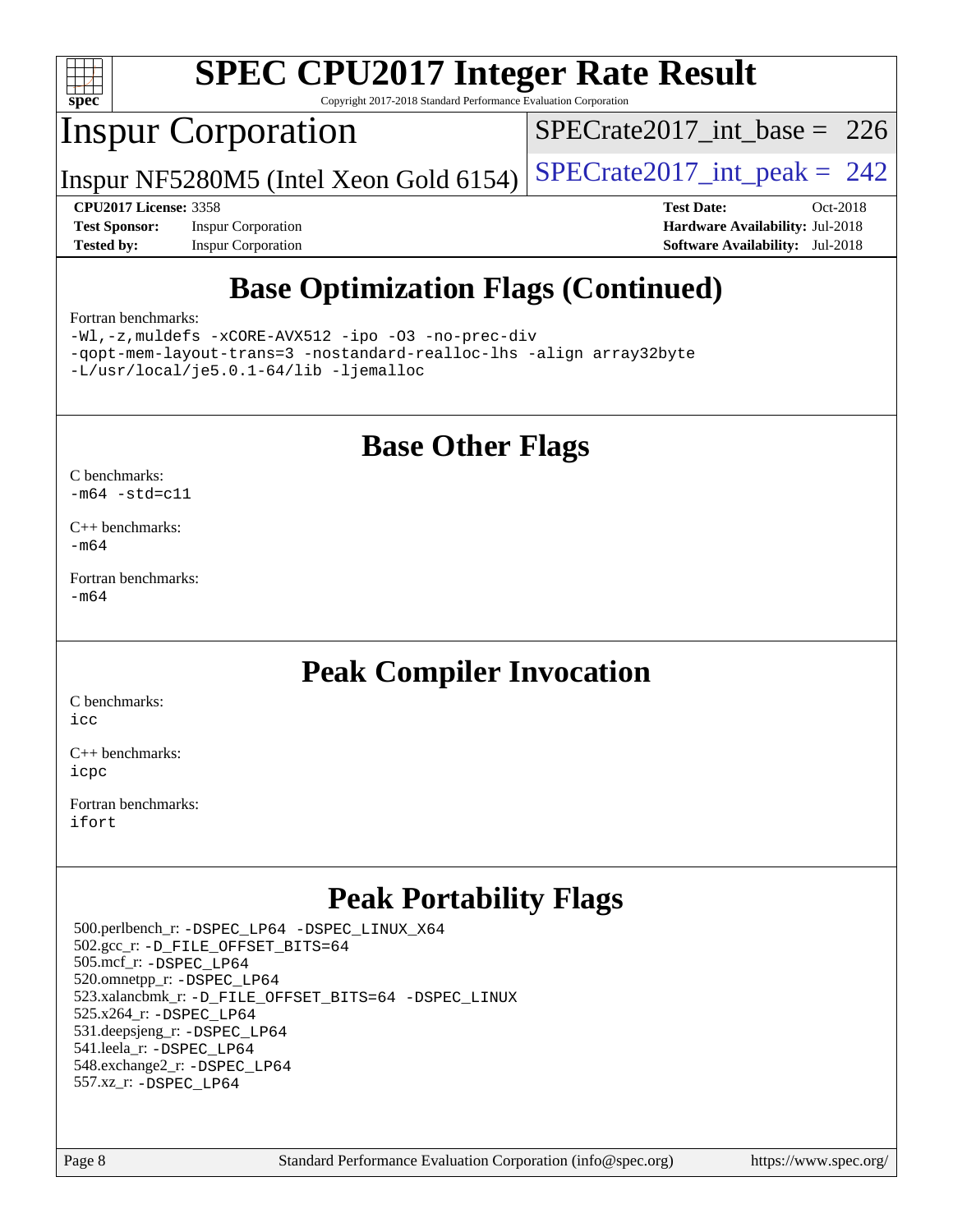

Copyright 2017-2018 Standard Performance Evaluation Corporation

## Inspur Corporation

 $SPECrate2017\_int\_base = 226$ 

Inspur NF5280M5 (Intel Xeon Gold 6154)  $SPECrate2017\_int\_peak = 242$ 

**[Test Sponsor:](http://www.spec.org/auto/cpu2017/Docs/result-fields.html#TestSponsor)** Inspur Corporation **[Hardware Availability:](http://www.spec.org/auto/cpu2017/Docs/result-fields.html#HardwareAvailability)** Jul-2018 **[Tested by:](http://www.spec.org/auto/cpu2017/Docs/result-fields.html#Testedby)** Inspur Corporation **[Software Availability:](http://www.spec.org/auto/cpu2017/Docs/result-fields.html#SoftwareAvailability)** Jul-2018

**[CPU2017 License:](http://www.spec.org/auto/cpu2017/Docs/result-fields.html#CPU2017License)** 3358 **[Test Date:](http://www.spec.org/auto/cpu2017/Docs/result-fields.html#TestDate)** Oct-2018

## **[Peak Optimization Flags](http://www.spec.org/auto/cpu2017/Docs/result-fields.html#PeakOptimizationFlags)**

```
C benchmarks:
```
 500.perlbench\_r: [-Wl,-z,muldefs](http://www.spec.org/cpu2017/results/res2018q4/cpu2017-20181105-09481.flags.html#user_peakEXTRA_LDFLAGS500_perlbench_r_link_force_multiple1_b4cbdb97b34bdee9ceefcfe54f4c8ea74255f0b02a4b23e853cdb0e18eb4525ac79b5a88067c842dd0ee6996c24547a27a4b99331201badda8798ef8a743f577) [-prof-gen](http://www.spec.org/cpu2017/results/res2018q4/cpu2017-20181105-09481.flags.html#user_peakPASS1_CFLAGSPASS1_LDFLAGS500_perlbench_r_prof_gen_5aa4926d6013ddb2a31985c654b3eb18169fc0c6952a63635c234f711e6e63dd76e94ad52365559451ec499a2cdb89e4dc58ba4c67ef54ca681ffbe1461d6b36)(pass 1) [-prof-use](http://www.spec.org/cpu2017/results/res2018q4/cpu2017-20181105-09481.flags.html#user_peakPASS2_CFLAGSPASS2_LDFLAGS500_perlbench_r_prof_use_1a21ceae95f36a2b53c25747139a6c16ca95bd9def2a207b4f0849963b97e94f5260e30a0c64f4bb623698870e679ca08317ef8150905d41bd88c6f78df73f19)(pass 2) [-ipo](http://www.spec.org/cpu2017/results/res2018q4/cpu2017-20181105-09481.flags.html#user_peakPASS1_COPTIMIZEPASS2_COPTIMIZE500_perlbench_r_f-ipo) [-xCORE-AVX512](http://www.spec.org/cpu2017/results/res2018q4/cpu2017-20181105-09481.flags.html#user_peakPASS2_COPTIMIZE500_perlbench_r_f-xCORE-AVX512) [-O3](http://www.spec.org/cpu2017/results/res2018q4/cpu2017-20181105-09481.flags.html#user_peakPASS1_COPTIMIZEPASS2_COPTIMIZE500_perlbench_r_f-O3) [-no-prec-div](http://www.spec.org/cpu2017/results/res2018q4/cpu2017-20181105-09481.flags.html#user_peakPASS1_COPTIMIZEPASS2_COPTIMIZE500_perlbench_r_f-no-prec-div) [-qopt-mem-layout-trans=3](http://www.spec.org/cpu2017/results/res2018q4/cpu2017-20181105-09481.flags.html#user_peakPASS1_COPTIMIZEPASS2_COPTIMIZE500_perlbench_r_f-qopt-mem-layout-trans_de80db37974c74b1f0e20d883f0b675c88c3b01e9d123adea9b28688d64333345fb62bc4a798493513fdb68f60282f9a726aa07f478b2f7113531aecce732043) [-fno-strict-overflow](http://www.spec.org/cpu2017/results/res2018q4/cpu2017-20181105-09481.flags.html#user_peakEXTRA_OPTIMIZE500_perlbench_r_f-fno-strict-overflow) [-L/usr/local/je5.0.1-64/lib](http://www.spec.org/cpu2017/results/res2018q4/cpu2017-20181105-09481.flags.html#user_peakEXTRA_LIBS500_perlbench_r_jemalloc_link_path64_4b10a636b7bce113509b17f3bd0d6226c5fb2346b9178c2d0232c14f04ab830f976640479e5c33dc2bcbbdad86ecfb6634cbbd4418746f06f368b512fced5394) [-ljemalloc](http://www.spec.org/cpu2017/results/res2018q4/cpu2017-20181105-09481.flags.html#user_peakEXTRA_LIBS500_perlbench_r_jemalloc_link_lib_d1249b907c500fa1c0672f44f562e3d0f79738ae9e3c4a9c376d49f265a04b9c99b167ecedbf6711b3085be911c67ff61f150a17b3472be731631ba4d0471706) 502.gcc\_r: [-L/opt/intel/compilers\\_and\\_libraries\\_2018/linux/lib/ia32](http://www.spec.org/cpu2017/results/res2018q4/cpu2017-20181105-09481.flags.html#user_peakCCLD502_gcc_r_Enable-32bit-runtime_af243bdb1d79e4c7a4f720bf8275e627de2ecd461de63307bc14cef0633fde3cd7bb2facb32dcc8be9566045fb55d40ce2b72b725f73827aa7833441b71b9343) [-Wl,-z,muldefs](http://www.spec.org/cpu2017/results/res2018q4/cpu2017-20181105-09481.flags.html#user_peakEXTRA_LDFLAGS502_gcc_r_link_force_multiple1_b4cbdb97b34bdee9ceefcfe54f4c8ea74255f0b02a4b23e853cdb0e18eb4525ac79b5a88067c842dd0ee6996c24547a27a4b99331201badda8798ef8a743f577) [-prof-gen](http://www.spec.org/cpu2017/results/res2018q4/cpu2017-20181105-09481.flags.html#user_peakPASS1_CFLAGSPASS1_LDFLAGS502_gcc_r_prof_gen_5aa4926d6013ddb2a31985c654b3eb18169fc0c6952a63635c234f711e6e63dd76e94ad52365559451ec499a2cdb89e4dc58ba4c67ef54ca681ffbe1461d6b36)(pass 1) [-prof-use](http://www.spec.org/cpu2017/results/res2018q4/cpu2017-20181105-09481.flags.html#user_peakPASS2_CFLAGSPASS2_LDFLAGS502_gcc_r_prof_use_1a21ceae95f36a2b53c25747139a6c16ca95bd9def2a207b4f0849963b97e94f5260e30a0c64f4bb623698870e679ca08317ef8150905d41bd88c6f78df73f19)(pass 2) [-ipo](http://www.spec.org/cpu2017/results/res2018q4/cpu2017-20181105-09481.flags.html#user_peakPASS1_COPTIMIZEPASS2_COPTIMIZE502_gcc_r_f-ipo) [-xCORE-AVX512](http://www.spec.org/cpu2017/results/res2018q4/cpu2017-20181105-09481.flags.html#user_peakPASS2_COPTIMIZE502_gcc_r_f-xCORE-AVX512) [-O3](http://www.spec.org/cpu2017/results/res2018q4/cpu2017-20181105-09481.flags.html#user_peakPASS1_COPTIMIZEPASS2_COPTIMIZE502_gcc_r_f-O3) [-no-prec-div](http://www.spec.org/cpu2017/results/res2018q4/cpu2017-20181105-09481.flags.html#user_peakPASS1_COPTIMIZEPASS2_COPTIMIZE502_gcc_r_f-no-prec-div) [-qopt-mem-layout-trans=3](http://www.spec.org/cpu2017/results/res2018q4/cpu2017-20181105-09481.flags.html#user_peakPASS1_COPTIMIZEPASS2_COPTIMIZE502_gcc_r_f-qopt-mem-layout-trans_de80db37974c74b1f0e20d883f0b675c88c3b01e9d123adea9b28688d64333345fb62bc4a798493513fdb68f60282f9a726aa07f478b2f7113531aecce732043) [-L/usr/local/je5.0.1-32/lib](http://www.spec.org/cpu2017/results/res2018q4/cpu2017-20181105-09481.flags.html#user_peakEXTRA_LIBS502_gcc_r_jemalloc_link_path32_e29f22e8e6c17053bbc6a0971f5a9c01a601a06bb1a59df2084b77a2fe0a2995b64fd4256feaeea39eeba3aae142e96e2b2b0a28974019c0c0c88139a84f900a) [-ljemalloc](http://www.spec.org/cpu2017/results/res2018q4/cpu2017-20181105-09481.flags.html#user_peakEXTRA_LIBS502_gcc_r_jemalloc_link_lib_d1249b907c500fa1c0672f44f562e3d0f79738ae9e3c4a9c376d49f265a04b9c99b167ecedbf6711b3085be911c67ff61f150a17b3472be731631ba4d0471706) 505.mcf\_r: [-Wl,-z,muldefs](http://www.spec.org/cpu2017/results/res2018q4/cpu2017-20181105-09481.flags.html#user_peakEXTRA_LDFLAGS505_mcf_r_link_force_multiple1_b4cbdb97b34bdee9ceefcfe54f4c8ea74255f0b02a4b23e853cdb0e18eb4525ac79b5a88067c842dd0ee6996c24547a27a4b99331201badda8798ef8a743f577) [-xCORE-AVX512](http://www.spec.org/cpu2017/results/res2018q4/cpu2017-20181105-09481.flags.html#user_peakCOPTIMIZE505_mcf_r_f-xCORE-AVX512) [-ipo](http://www.spec.org/cpu2017/results/res2018q4/cpu2017-20181105-09481.flags.html#user_peakCOPTIMIZE505_mcf_r_f-ipo) [-O3](http://www.spec.org/cpu2017/results/res2018q4/cpu2017-20181105-09481.flags.html#user_peakCOPTIMIZE505_mcf_r_f-O3) [-no-prec-div](http://www.spec.org/cpu2017/results/res2018q4/cpu2017-20181105-09481.flags.html#user_peakCOPTIMIZE505_mcf_r_f-no-prec-div) [-qopt-mem-layout-trans=3](http://www.spec.org/cpu2017/results/res2018q4/cpu2017-20181105-09481.flags.html#user_peakCOPTIMIZE505_mcf_r_f-qopt-mem-layout-trans_de80db37974c74b1f0e20d883f0b675c88c3b01e9d123adea9b28688d64333345fb62bc4a798493513fdb68f60282f9a726aa07f478b2f7113531aecce732043) [-L/usr/local/je5.0.1-64/lib](http://www.spec.org/cpu2017/results/res2018q4/cpu2017-20181105-09481.flags.html#user_peakEXTRA_LIBS505_mcf_r_jemalloc_link_path64_4b10a636b7bce113509b17f3bd0d6226c5fb2346b9178c2d0232c14f04ab830f976640479e5c33dc2bcbbdad86ecfb6634cbbd4418746f06f368b512fced5394) [-ljemalloc](http://www.spec.org/cpu2017/results/res2018q4/cpu2017-20181105-09481.flags.html#user_peakEXTRA_LIBS505_mcf_r_jemalloc_link_lib_d1249b907c500fa1c0672f44f562e3d0f79738ae9e3c4a9c376d49f265a04b9c99b167ecedbf6711b3085be911c67ff61f150a17b3472be731631ba4d0471706) 525.x264\_r: [-Wl,-z,muldefs](http://www.spec.org/cpu2017/results/res2018q4/cpu2017-20181105-09481.flags.html#user_peakEXTRA_LDFLAGS525_x264_r_link_force_multiple1_b4cbdb97b34bdee9ceefcfe54f4c8ea74255f0b02a4b23e853cdb0e18eb4525ac79b5a88067c842dd0ee6996c24547a27a4b99331201badda8798ef8a743f577) [-xCORE-AVX512](http://www.spec.org/cpu2017/results/res2018q4/cpu2017-20181105-09481.flags.html#user_peakCOPTIMIZE525_x264_r_f-xCORE-AVX512) [-ipo](http://www.spec.org/cpu2017/results/res2018q4/cpu2017-20181105-09481.flags.html#user_peakCOPTIMIZE525_x264_r_f-ipo) [-O3](http://www.spec.org/cpu2017/results/res2018q4/cpu2017-20181105-09481.flags.html#user_peakCOPTIMIZE525_x264_r_f-O3) [-no-prec-div](http://www.spec.org/cpu2017/results/res2018q4/cpu2017-20181105-09481.flags.html#user_peakCOPTIMIZE525_x264_r_f-no-prec-div) [-qopt-mem-layout-trans=3](http://www.spec.org/cpu2017/results/res2018q4/cpu2017-20181105-09481.flags.html#user_peakCOPTIMIZE525_x264_r_f-qopt-mem-layout-trans_de80db37974c74b1f0e20d883f0b675c88c3b01e9d123adea9b28688d64333345fb62bc4a798493513fdb68f60282f9a726aa07f478b2f7113531aecce732043) [-fno-alias](http://www.spec.org/cpu2017/results/res2018q4/cpu2017-20181105-09481.flags.html#user_peakEXTRA_OPTIMIZE525_x264_r_f-no-alias_77dbac10d91cbfe898fbf4a29d1b29b694089caa623bdd1baccc9957d4edbe8d106c0b357e2748a65b44fc9e83d78098bb898077f3fe92f9faf24f7bd4a07ed7) [-L/usr/local/je5.0.1-64/lib](http://www.spec.org/cpu2017/results/res2018q4/cpu2017-20181105-09481.flags.html#user_peakEXTRA_LIBS525_x264_r_jemalloc_link_path64_4b10a636b7bce113509b17f3bd0d6226c5fb2346b9178c2d0232c14f04ab830f976640479e5c33dc2bcbbdad86ecfb6634cbbd4418746f06f368b512fced5394) [-ljemalloc](http://www.spec.org/cpu2017/results/res2018q4/cpu2017-20181105-09481.flags.html#user_peakEXTRA_LIBS525_x264_r_jemalloc_link_lib_d1249b907c500fa1c0672f44f562e3d0f79738ae9e3c4a9c376d49f265a04b9c99b167ecedbf6711b3085be911c67ff61f150a17b3472be731631ba4d0471706) 557.xz\_r: Same as 505.mcf\_r [C++ benchmarks](http://www.spec.org/auto/cpu2017/Docs/result-fields.html#CXXbenchmarks): 520.omnetpp\_r: [-Wl,-z,muldefs](http://www.spec.org/cpu2017/results/res2018q4/cpu2017-20181105-09481.flags.html#user_peakEXTRA_LDFLAGS520_omnetpp_r_link_force_multiple1_b4cbdb97b34bdee9ceefcfe54f4c8ea74255f0b02a4b23e853cdb0e18eb4525ac79b5a88067c842dd0ee6996c24547a27a4b99331201badda8798ef8a743f577) [-prof-gen](http://www.spec.org/cpu2017/results/res2018q4/cpu2017-20181105-09481.flags.html#user_peakPASS1_CXXFLAGSPASS1_LDFLAGS520_omnetpp_r_prof_gen_5aa4926d6013ddb2a31985c654b3eb18169fc0c6952a63635c234f711e6e63dd76e94ad52365559451ec499a2cdb89e4dc58ba4c67ef54ca681ffbe1461d6b36)(pass 1) [-prof-use](http://www.spec.org/cpu2017/results/res2018q4/cpu2017-20181105-09481.flags.html#user_peakPASS2_CXXFLAGSPASS2_LDFLAGS520_omnetpp_r_prof_use_1a21ceae95f36a2b53c25747139a6c16ca95bd9def2a207b4f0849963b97e94f5260e30a0c64f4bb623698870e679ca08317ef8150905d41bd88c6f78df73f19)(pass 2) [-ipo](http://www.spec.org/cpu2017/results/res2018q4/cpu2017-20181105-09481.flags.html#user_peakPASS1_CXXOPTIMIZEPASS2_CXXOPTIMIZE520_omnetpp_r_f-ipo) [-xCORE-AVX512](http://www.spec.org/cpu2017/results/res2018q4/cpu2017-20181105-09481.flags.html#user_peakPASS2_CXXOPTIMIZE520_omnetpp_r_f-xCORE-AVX512) [-O3](http://www.spec.org/cpu2017/results/res2018q4/cpu2017-20181105-09481.flags.html#user_peakPASS1_CXXOPTIMIZEPASS2_CXXOPTIMIZE520_omnetpp_r_f-O3) [-no-prec-div](http://www.spec.org/cpu2017/results/res2018q4/cpu2017-20181105-09481.flags.html#user_peakPASS1_CXXOPTIMIZEPASS2_CXXOPTIMIZE520_omnetpp_r_f-no-prec-div) [-qopt-mem-layout-trans=3](http://www.spec.org/cpu2017/results/res2018q4/cpu2017-20181105-09481.flags.html#user_peakPASS1_CXXOPTIMIZEPASS2_CXXOPTIMIZE520_omnetpp_r_f-qopt-mem-layout-trans_de80db37974c74b1f0e20d883f0b675c88c3b01e9d123adea9b28688d64333345fb62bc4a798493513fdb68f60282f9a726aa07f478b2f7113531aecce732043) [-L/usr/local/je5.0.1-64/lib](http://www.spec.org/cpu2017/results/res2018q4/cpu2017-20181105-09481.flags.html#user_peakEXTRA_LIBS520_omnetpp_r_jemalloc_link_path64_4b10a636b7bce113509b17f3bd0d6226c5fb2346b9178c2d0232c14f04ab830f976640479e5c33dc2bcbbdad86ecfb6634cbbd4418746f06f368b512fced5394) [-ljemalloc](http://www.spec.org/cpu2017/results/res2018q4/cpu2017-20181105-09481.flags.html#user_peakEXTRA_LIBS520_omnetpp_r_jemalloc_link_lib_d1249b907c500fa1c0672f44f562e3d0f79738ae9e3c4a9c376d49f265a04b9c99b167ecedbf6711b3085be911c67ff61f150a17b3472be731631ba4d0471706) 523.xalancbmk\_r: [-L/opt/intel/compilers\\_and\\_libraries\\_2018/linux/lib/ia32](http://www.spec.org/cpu2017/results/res2018q4/cpu2017-20181105-09481.flags.html#user_peakCXXLD523_xalancbmk_r_Enable-32bit-runtime_af243bdb1d79e4c7a4f720bf8275e627de2ecd461de63307bc14cef0633fde3cd7bb2facb32dcc8be9566045fb55d40ce2b72b725f73827aa7833441b71b9343) [-Wl,-z,muldefs](http://www.spec.org/cpu2017/results/res2018q4/cpu2017-20181105-09481.flags.html#user_peakEXTRA_LDFLAGS523_xalancbmk_r_link_force_multiple1_b4cbdb97b34bdee9ceefcfe54f4c8ea74255f0b02a4b23e853cdb0e18eb4525ac79b5a88067c842dd0ee6996c24547a27a4b99331201badda8798ef8a743f577) [-prof-gen](http://www.spec.org/cpu2017/results/res2018q4/cpu2017-20181105-09481.flags.html#user_peakPASS1_CXXFLAGSPASS1_LDFLAGS523_xalancbmk_r_prof_gen_5aa4926d6013ddb2a31985c654b3eb18169fc0c6952a63635c234f711e6e63dd76e94ad52365559451ec499a2cdb89e4dc58ba4c67ef54ca681ffbe1461d6b36)(pass 1) [-prof-use](http://www.spec.org/cpu2017/results/res2018q4/cpu2017-20181105-09481.flags.html#user_peakPASS2_CXXFLAGSPASS2_LDFLAGS523_xalancbmk_r_prof_use_1a21ceae95f36a2b53c25747139a6c16ca95bd9def2a207b4f0849963b97e94f5260e30a0c64f4bb623698870e679ca08317ef8150905d41bd88c6f78df73f19)(pass 2) [-ipo](http://www.spec.org/cpu2017/results/res2018q4/cpu2017-20181105-09481.flags.html#user_peakPASS1_CXXOPTIMIZEPASS2_CXXOPTIMIZE523_xalancbmk_r_f-ipo) [-xCORE-AVX512](http://www.spec.org/cpu2017/results/res2018q4/cpu2017-20181105-09481.flags.html#user_peakPASS2_CXXOPTIMIZE523_xalancbmk_r_f-xCORE-AVX512) [-O3](http://www.spec.org/cpu2017/results/res2018q4/cpu2017-20181105-09481.flags.html#user_peakPASS1_CXXOPTIMIZEPASS2_CXXOPTIMIZE523_xalancbmk_r_f-O3) [-no-prec-div](http://www.spec.org/cpu2017/results/res2018q4/cpu2017-20181105-09481.flags.html#user_peakPASS1_CXXOPTIMIZEPASS2_CXXOPTIMIZE523_xalancbmk_r_f-no-prec-div) [-qopt-mem-layout-trans=3](http://www.spec.org/cpu2017/results/res2018q4/cpu2017-20181105-09481.flags.html#user_peakPASS1_CXXOPTIMIZEPASS2_CXXOPTIMIZE523_xalancbmk_r_f-qopt-mem-layout-trans_de80db37974c74b1f0e20d883f0b675c88c3b01e9d123adea9b28688d64333345fb62bc4a798493513fdb68f60282f9a726aa07f478b2f7113531aecce732043) [-L/usr/local/je5.0.1-32/lib](http://www.spec.org/cpu2017/results/res2018q4/cpu2017-20181105-09481.flags.html#user_peakEXTRA_LIBS523_xalancbmk_r_jemalloc_link_path32_e29f22e8e6c17053bbc6a0971f5a9c01a601a06bb1a59df2084b77a2fe0a2995b64fd4256feaeea39eeba3aae142e96e2b2b0a28974019c0c0c88139a84f900a) [-ljemalloc](http://www.spec.org/cpu2017/results/res2018q4/cpu2017-20181105-09481.flags.html#user_peakEXTRA_LIBS523_xalancbmk_r_jemalloc_link_lib_d1249b907c500fa1c0672f44f562e3d0f79738ae9e3c4a9c376d49f265a04b9c99b167ecedbf6711b3085be911c67ff61f150a17b3472be731631ba4d0471706) 531.deepsjeng\_r: Same as 520.omnetpp\_r 541.leela\_r: Same as 520.omnetpp\_r [Fortran benchmarks:](http://www.spec.org/auto/cpu2017/Docs/result-fields.html#Fortranbenchmarks) [-Wl,-z,muldefs](http://www.spec.org/cpu2017/results/res2018q4/cpu2017-20181105-09481.flags.html#user_FCpeak_link_force_multiple1_b4cbdb97b34bdee9ceefcfe54f4c8ea74255f0b02a4b23e853cdb0e18eb4525ac79b5a88067c842dd0ee6996c24547a27a4b99331201badda8798ef8a743f577) [-xCORE-AVX512](http://www.spec.org/cpu2017/results/res2018q4/cpu2017-20181105-09481.flags.html#user_FCpeak_f-xCORE-AVX512) [-ipo](http://www.spec.org/cpu2017/results/res2018q4/cpu2017-20181105-09481.flags.html#user_FCpeak_f-ipo) [-O3](http://www.spec.org/cpu2017/results/res2018q4/cpu2017-20181105-09481.flags.html#user_FCpeak_f-O3) [-no-prec-div](http://www.spec.org/cpu2017/results/res2018q4/cpu2017-20181105-09481.flags.html#user_FCpeak_f-no-prec-div) [-qopt-mem-layout-trans=3](http://www.spec.org/cpu2017/results/res2018q4/cpu2017-20181105-09481.flags.html#user_FCpeak_f-qopt-mem-layout-trans_de80db37974c74b1f0e20d883f0b675c88c3b01e9d123adea9b28688d64333345fb62bc4a798493513fdb68f60282f9a726aa07f478b2f7113531aecce732043) [-nostandard-realloc-lhs](http://www.spec.org/cpu2017/results/res2018q4/cpu2017-20181105-09481.flags.html#user_FCpeak_f_2003_std_realloc_82b4557e90729c0f113870c07e44d33d6f5a304b4f63d4c15d2d0f1fab99f5daaed73bdb9275d9ae411527f28b936061aa8b9c8f2d63842963b95c9dd6426b8a) [-align array32byte](http://www.spec.org/cpu2017/results/res2018q4/cpu2017-20181105-09481.flags.html#user_FCpeak_align_array32byte_b982fe038af199962ba9a80c053b8342c548c85b40b8e86eb3cc33dee0d7986a4af373ac2d51c3f7cf710a18d62fdce2948f201cd044323541f22fc0fffc51b6) [-L/usr/local/je5.0.1-64/lib](http://www.spec.org/cpu2017/results/res2018q4/cpu2017-20181105-09481.flags.html#user_FCpeak_jemalloc_link_path64_4b10a636b7bce113509b17f3bd0d6226c5fb2346b9178c2d0232c14f04ab830f976640479e5c33dc2bcbbdad86ecfb6634cbbd4418746f06f368b512fced5394) [-ljemalloc](http://www.spec.org/cpu2017/results/res2018q4/cpu2017-20181105-09481.flags.html#user_FCpeak_jemalloc_link_lib_d1249b907c500fa1c0672f44f562e3d0f79738ae9e3c4a9c376d49f265a04b9c99b167ecedbf6711b3085be911c67ff61f150a17b3472be731631ba4d0471706)